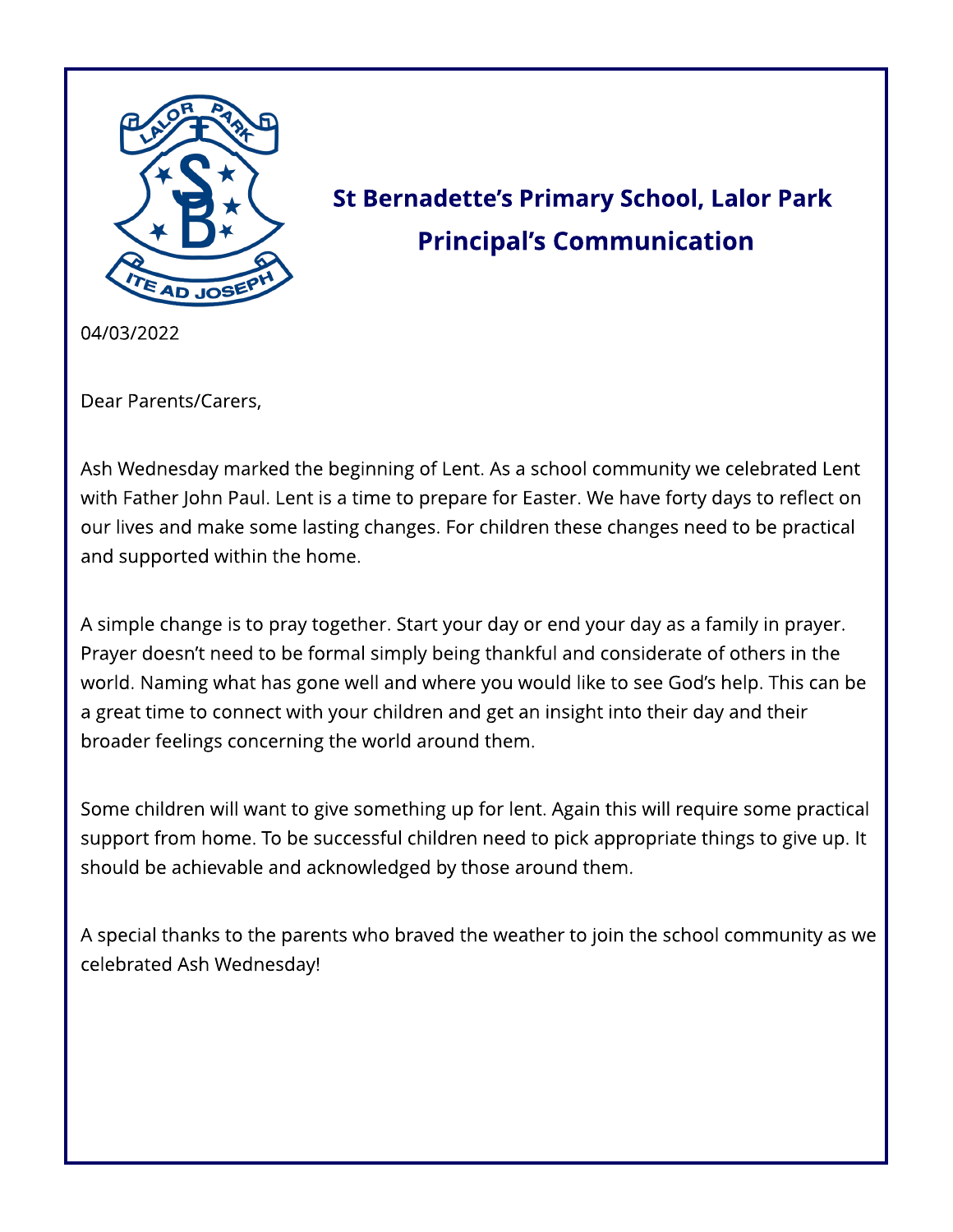#### Catholic Schools Week

Next week we celebrate Catholic Schools Week. This is a time to celebrate our fantastic school at Lalor Park. St Bernadette's has been part of the community for over sixty years. For me personally it is an honour to serve the community.

St Bernadette's is renowned for having a welcoming culture that is often described as a ?family?. Catholic Schools Week is the first time in a long time that parents will be welcomed back onto the school grounds.

I encourage parents to take advantage of the opportunities to be onsite with their children. Whilst everyone is welcome it is important that everyone understands that this is new to most of our staff. Over the last two years of COVID our staff have changed and therefore understanding how we do things will take some time. This is the same for most of our 'infants' families who have missed out on the normal school events.

Events may change due to wet weather. At this stage Cross Country looks doubtful. Even if the ovals reopen it may not be safe to proceed.

#### Wet Weather

The last two weeks have been significantly impacted by wet weather. During wet weather students remain indoors at all times. As you can imagine this leads to a build up of energy and can present in appropriate behaviours. Overwhelmingly our students have been fantastic throughout this time.

I also want to acknowledge the staff. The school has operated as normal, but what families don't always know is that staff go without regular breaks including recess and lunch breaks and they all help out to get students home safely. This is fine when it occurs once every now and again but in elongated times of extra duties it does start to have a toll. Teachers aren't asking for any considerations or acknowledgement, just understanding when things are delayed.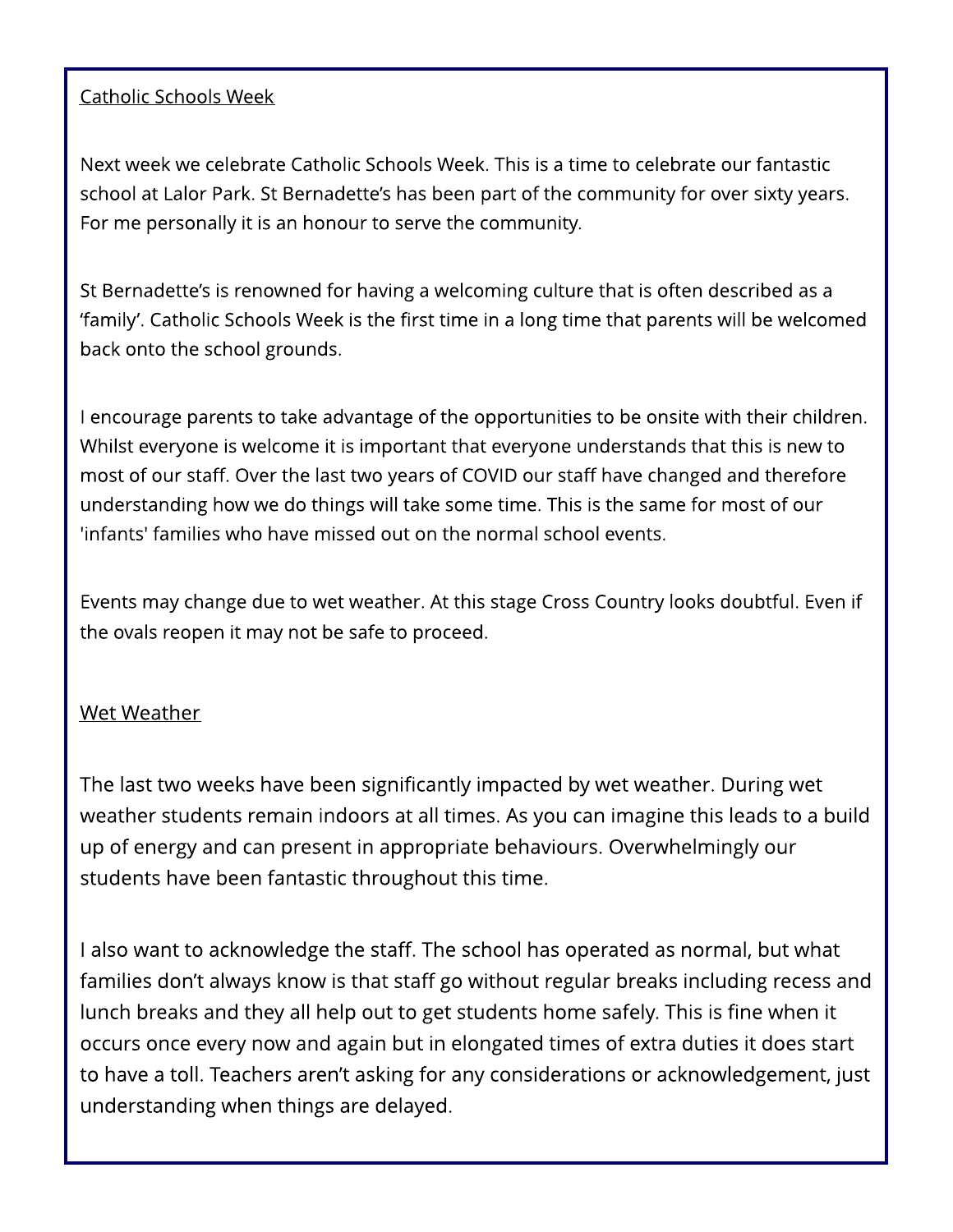#### Afternoon Dismissal

Afternoon dismissal is the most risk adverse event that occurs during the regular school day. Cars are coming and going, parents may be rushing to get home and students are eagerly making their way home.

With all this in mind it is important that parents;

- slow down when driving. Children are unpredictable so be mindful around the school.
- adhere to school expectations. This includes not parking in Gardenia Grove, across residential driveways, in the bus zones or getting to school early for Kiss and Drop.

In recent weeks residents have complained about cars being inappropriately parked and drivers not adhering to the road rules. We have passed this information on to the police and council and expect rangers and highway patrol to be evident around the school in the near future.

Attendance Family Liaison Officer

We have appointed Mrs Pollard as our Attendance Family Liaison Officer. Mrs Pollard will be focusing on;

- enhance existing school based attendance processes
- support schools to identify and support students with patterns of attendance that places them at risk of absenteeism
- support parents of students who have patterns of emerging absenteeism

A major component of Mrs Pollard's work is to connect with families where attendance has been identified as a concern. This includes student absenteeism and partial absences. The focus of the work is to support families to improve student attendance at school.